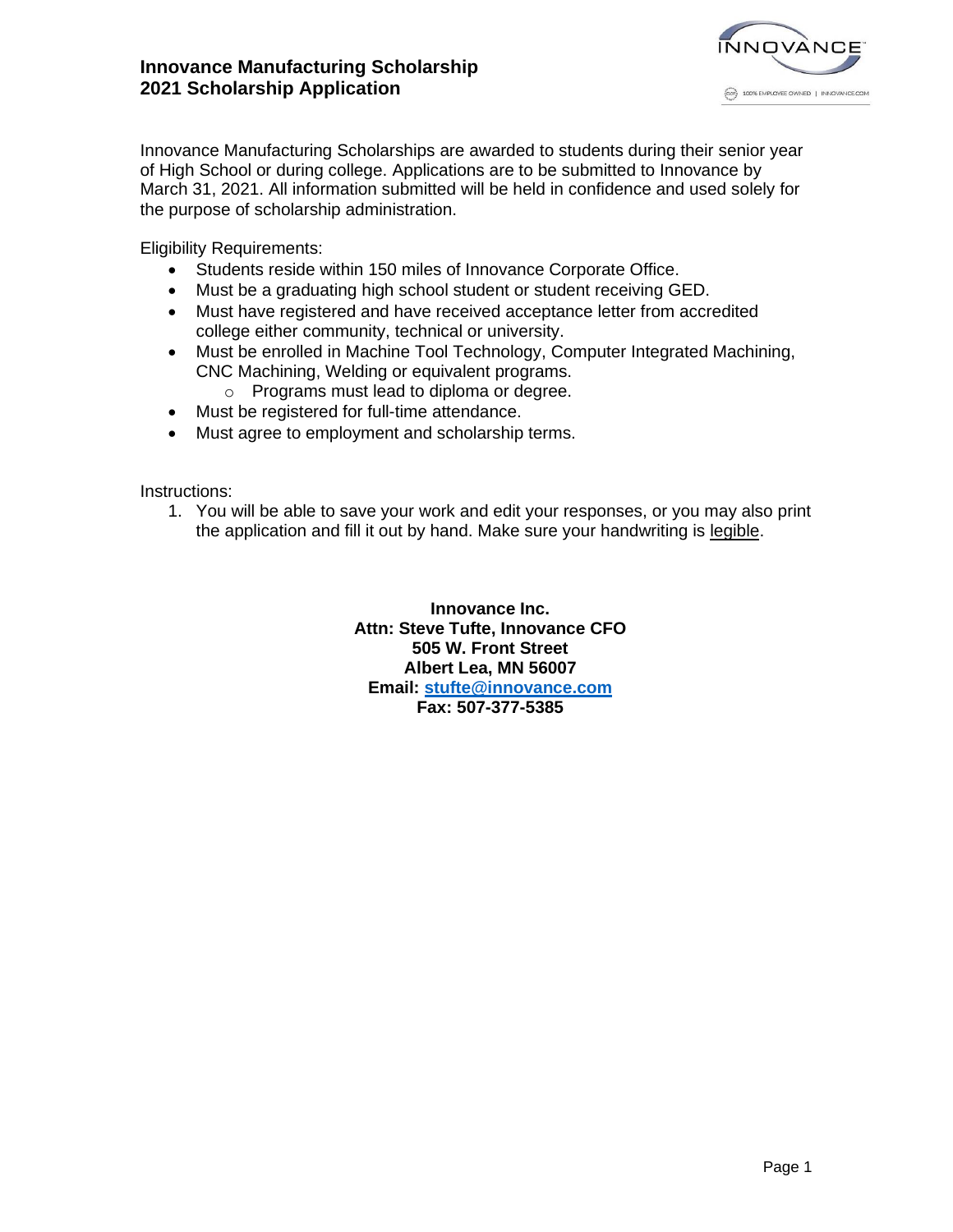

# **PERSONAL DATA**

| Address _______<br><u> 1980 - Johann Barbara, martin amerikan basal dan basal dan basal dan basal dan basal dan basal dan basal dan</u> |       |             |             |  |
|-----------------------------------------------------------------------------------------------------------------------------------------|-------|-------------|-------------|--|
| <b>Street</b>                                                                                                                           |       |             |             |  |
| $\overline{City}$                                                                                                                       | State |             | ZIP         |  |
|                                                                                                                                         |       | $\Box$ Cell | $\Box$ Home |  |
|                                                                                                                                         |       |             |             |  |
|                                                                                                                                         |       |             |             |  |
|                                                                                                                                         |       |             |             |  |
| Grade Level___________________________Graduation Date:__________________________                                                        |       |             |             |  |
|                                                                                                                                         |       |             |             |  |
| Which subjects are you especially interested in?                                                                                        |       |             |             |  |
|                                                                                                                                         |       |             |             |  |
|                                                                                                                                         |       |             |             |  |
| Extra-curricular activities at school:                                                                                                  |       |             |             |  |
|                                                                                                                                         |       |             |             |  |
| Anticipated college major(s):                                                                                                           |       |             |             |  |
|                                                                                                                                         |       |             |             |  |
| Career goals:                                                                                                                           |       |             |             |  |
|                                                                                                                                         |       |             |             |  |
|                                                                                                                                         |       |             |             |  |
| School-based community service involvement:                                                                                             |       |             |             |  |
|                                                                                                                                         |       |             |             |  |
|                                                                                                                                         |       |             |             |  |
| Other volunteer community service involvement:                                                                                          |       |             |             |  |
|                                                                                                                                         |       |             |             |  |
|                                                                                                                                         |       |             |             |  |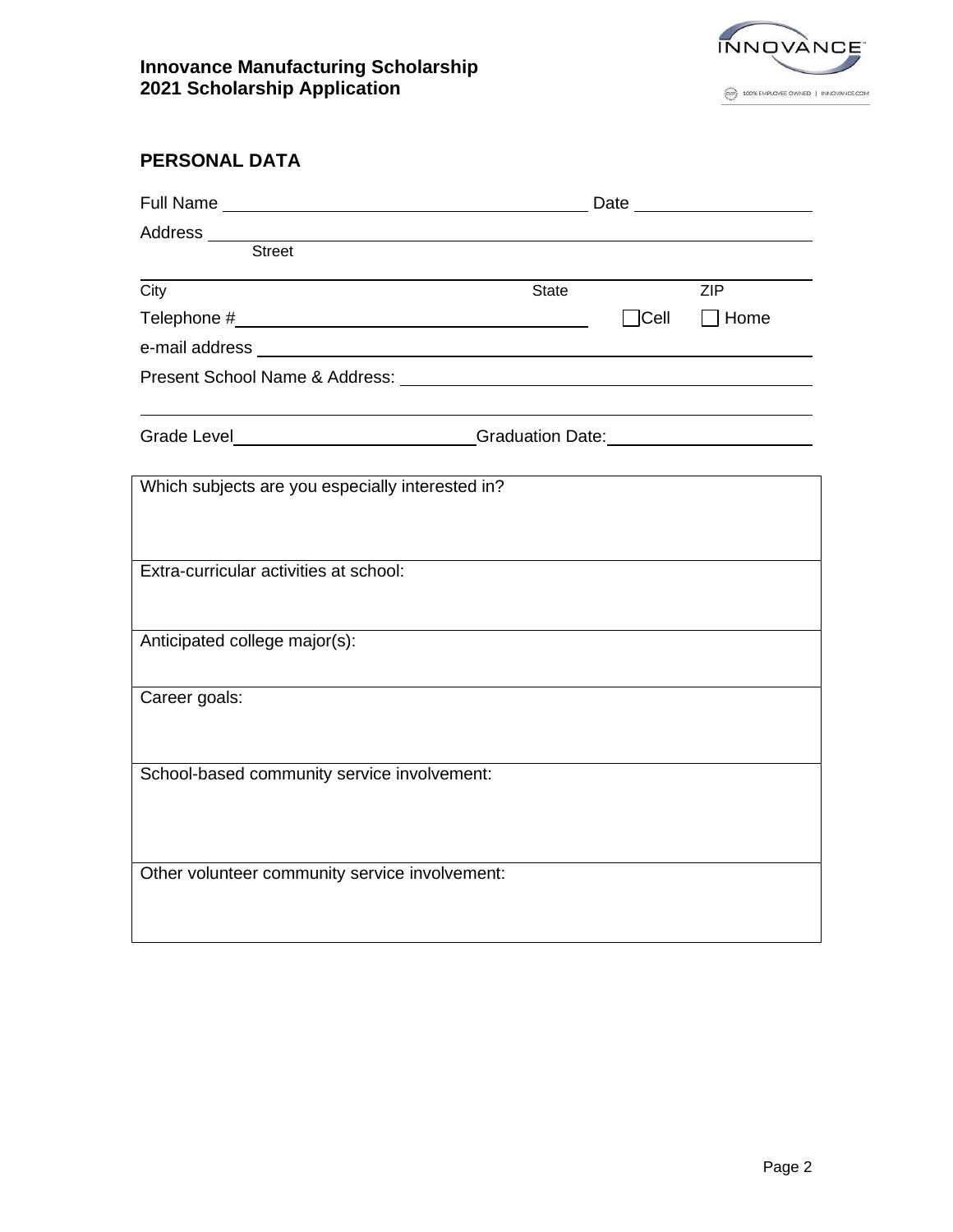

## **CONFIDENTIAL FINANCIAL DATA**

| University/College/ Technical College<br>you are planning to attend: |  |
|----------------------------------------------------------------------|--|
| Will you be attending school full-time?                              |  |

| <b>Estimated Annual Costs for the</b><br><b>Academic Year (9 months)</b> | Tuition                  |  |
|--------------------------------------------------------------------------|--------------------------|--|
|                                                                          | Room/Board $\frac{1}{5}$ |  |
|                                                                          | Books $\frac{1}{3}$      |  |
|                                                                          | <b>TOTAL</b>             |  |

List the names and amounts of any outside scholarships:

#### **APPLICANT CERTIFICATION AND SIGNATURE**

**Lack of data may result in elimination from Innovance Manufacturing Scholarship** consideration.

**The information reported is true, correct and complete, to the best of my knowledge.**

**If selected for the Innovance Manufacturing Scholarship I will comply with program requirements, including regular communication with assigned Innovance Mentor(s).**

| <b>Signature of Applicant:</b> | Date: |  |
|--------------------------------|-------|--|
|                                |       |  |